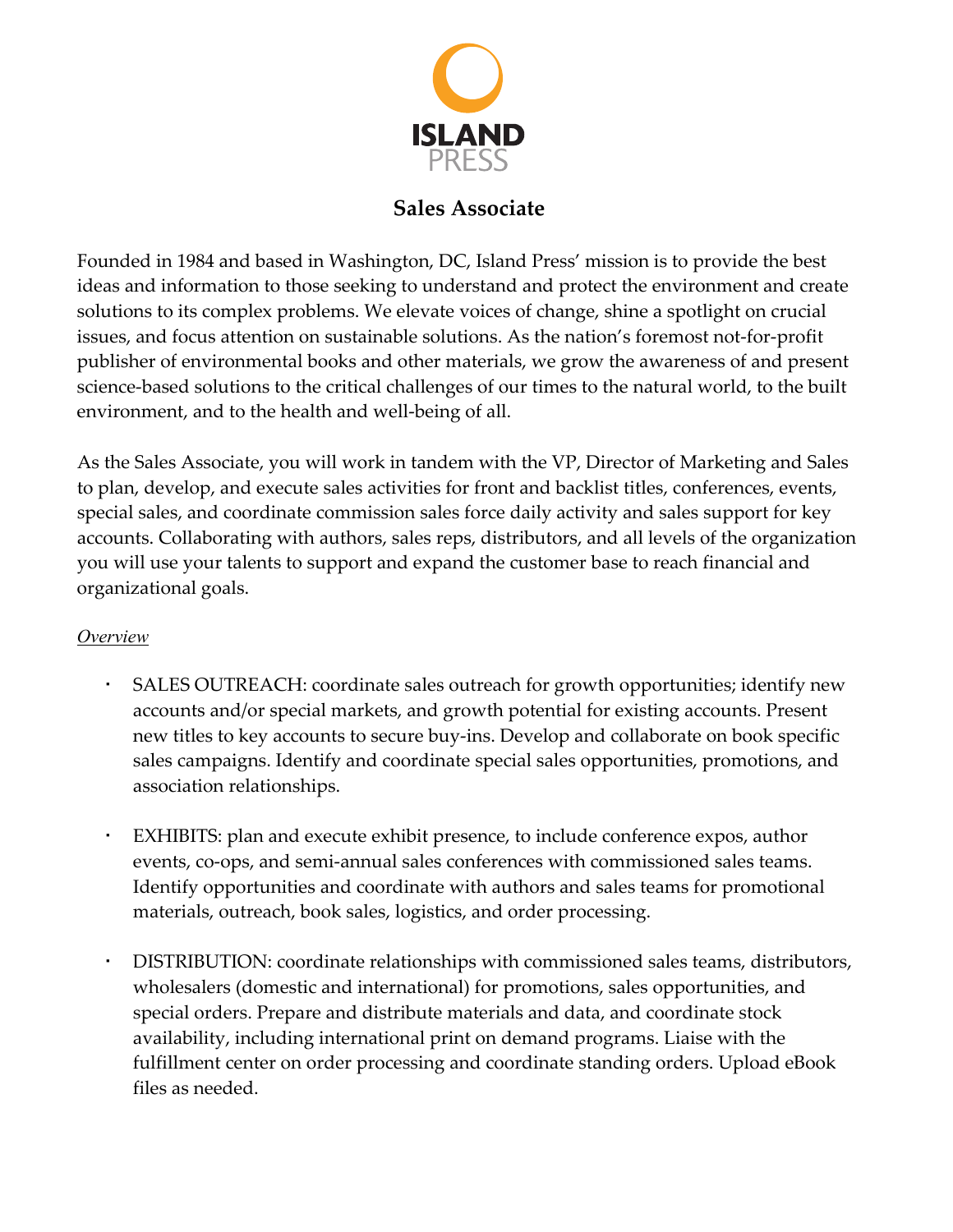- TITLING/COVER PROCESS: Schedule and facilitate meetings with representatives from editorial, production, marketing, and the executive team. Work as the liaison between Island Press and outside cover designers.
- DATA & REPORTING: update and distribute data to appropriate parties as needed for new titles, back list title changes, and to initiate promotions. Maintain title status data in publishing database. Prepare and distribute reports on sales activities to internal and external stakeholders. Prepare requests for payments to vendors and commissioned sales teams.

## *Qualifications*

- Understand and value racial equity as an organizational operating principle and commit to continued learning on issues related to race, equity, diversity, and inclusion.
- Background in sales and marketing sufficient to perform the essential duties and responsibilities of the position, as in a similar or subordinate role.
- Ability to manage multiple concurrent projects with a strong attention to detail in a fast‐ paced environment.
- Ability to effectively communicate across all levels the organization and to work independently and within a team.
- Demonstrated ability to produce written content to engage and expand diverse audiences.
- Familiarity or interest in publishing, media, or environmental issues.
- Ability to travel to conferences and events, and the DC headquarters, as needed.
- Proficiency with software applications, such as databases, web‐based software, video and messaging communications, and Microsoft Office.

## *Compensation & Benefits*

- Salary range \$50k ‐ \$60k commensurate with experience
- Remote work (within United States) and flexible scheduling; hoteling available at DC headquarters
- Friday Flextime potential
- Annual leave: vacation, sick, and personal
- Subsidized healthcare insurance
- Dental and vision insurance
- Life, short-term and long-term disability insurance
- Flexible spending accounts for medical and dependent care expenses
- Retirement plan
- Pre-tax commuting benefits and free Capital Bikeshare membership in DC
- Free membership to on-site fitness center at DC headquarters
- Employee discount on Island Press titles